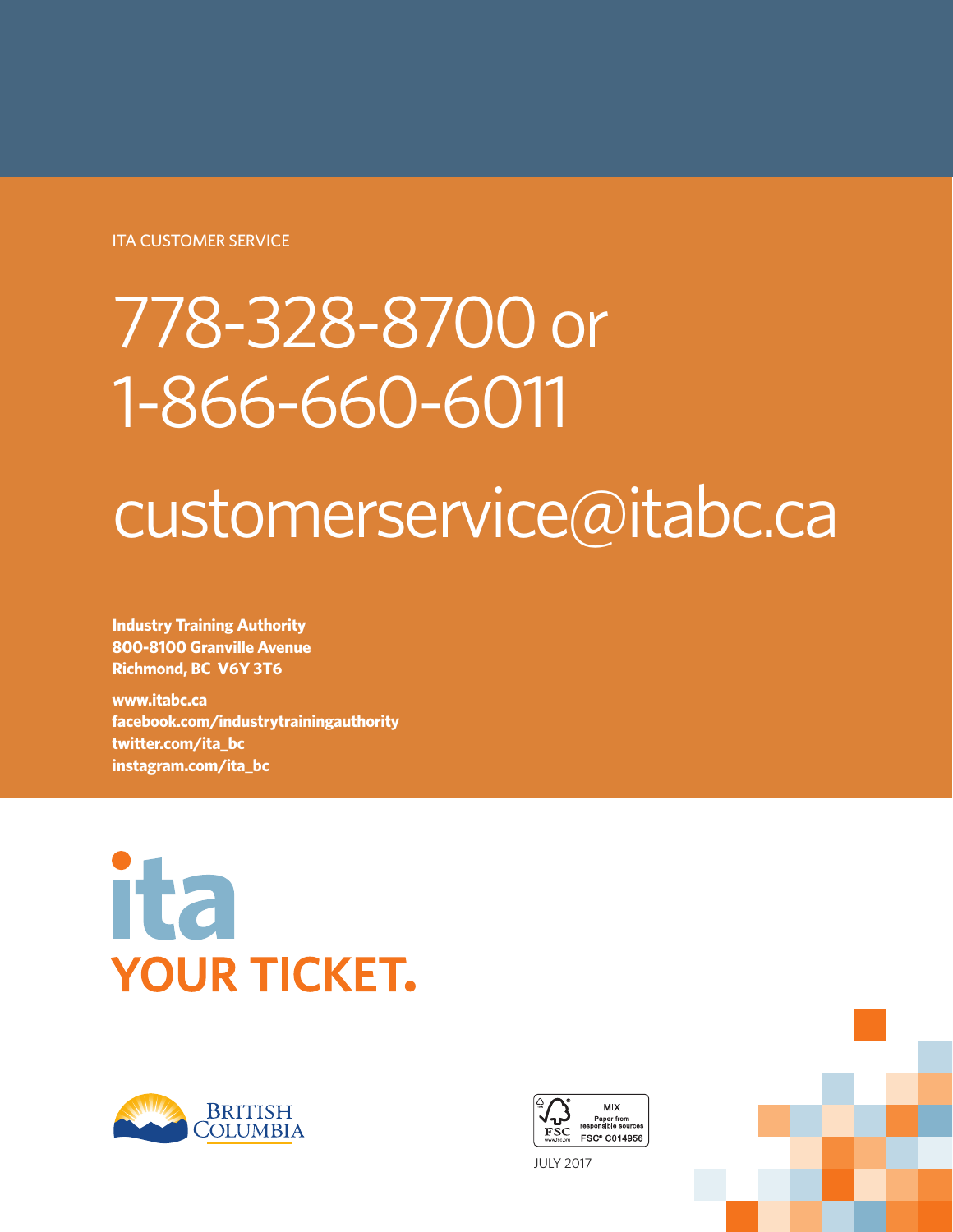### Employer Guidebook



**SPONSORING AN APPRENTICE YOUR TICKET – TO SUCCESS**



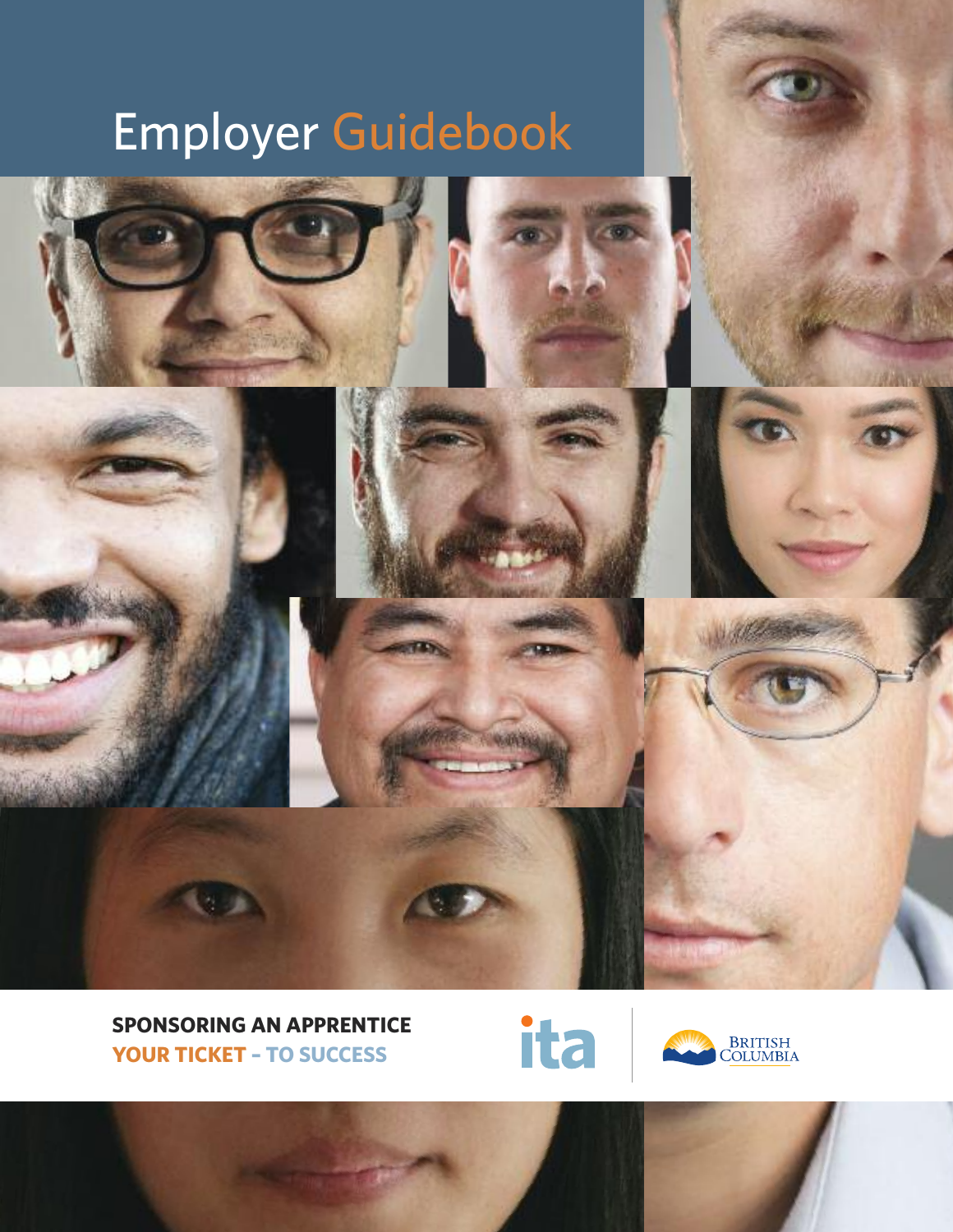### **YOUR TICKET** TO SUCCESS

Employers who sponsor apprentices continue the tradition of passing on the mastery of skills and investing in BC's future certified tradespeople.

Your role as an employer is to provide a qualifiied tradesperson (that could be you) to help apprentices earn a trades ticket by teaching them the skills of the trade, input some administration, release them from the worksite about once a year for classroom training and then recommend them for certification.

#### You are a crucial part of BC's apprenticeship system.

Employing apprentices has many benefits. In addition to being a part of this valued tradition, sponsoring is a great way to recruit and retain talented, enthusiastic people who will be trained to meet a very specific set of work standards. Apprentices bring back from their classroom training useful tools and technology to apply to your business plus you may be eligible for BC training and federal job-creation tax credits.

If you have questions or need support throughout the sponsorship process, BC's Industry Training Authority (ITA) is here to help. This Employer Guidebook provides a basic overview of the apprenticeship system and the steps required to sponsor apprentices. More details are available on the ITA website or by contacting our customer service representatives. Thank you for sponsoring apprentices and investing in BC's future certified tradespeople.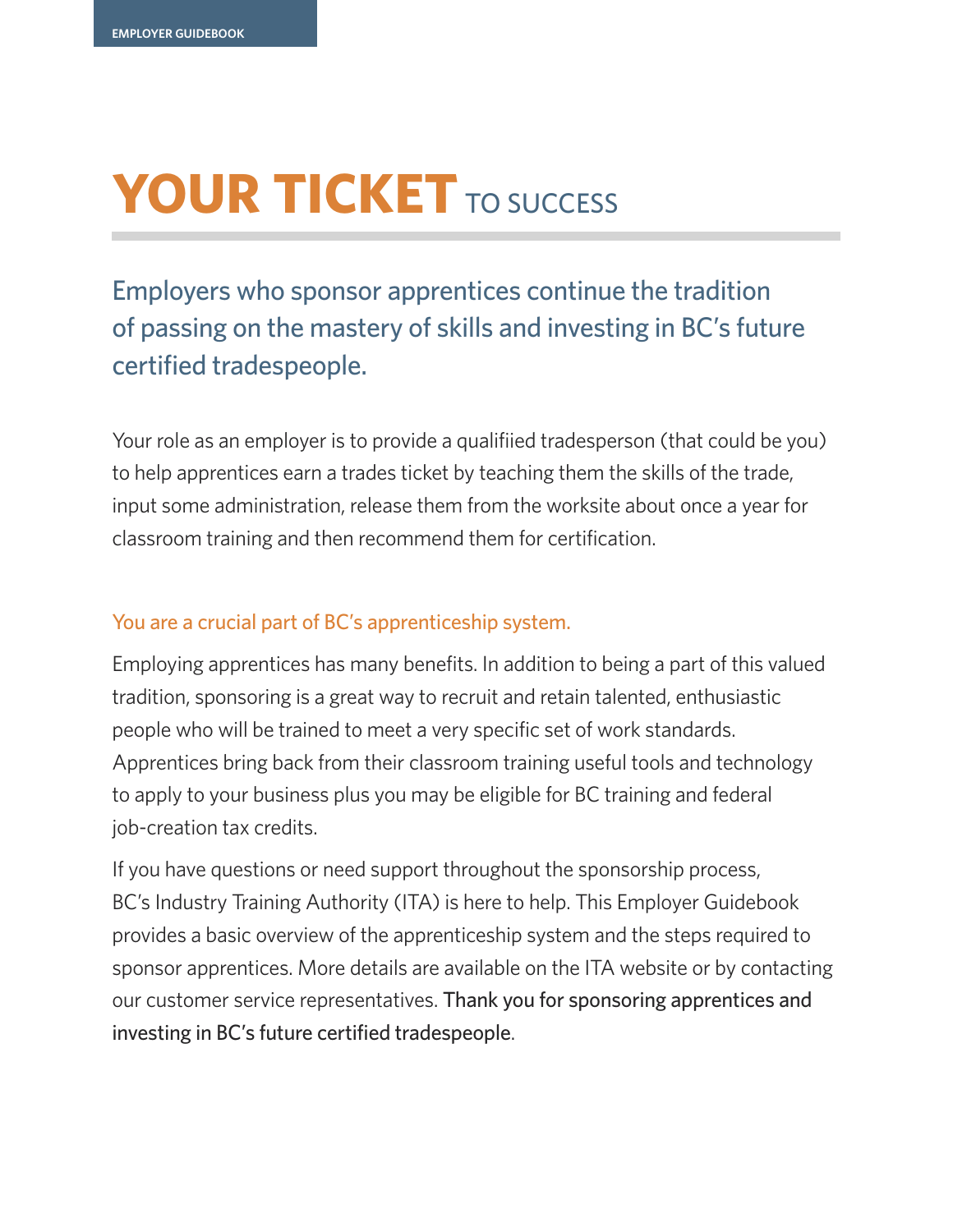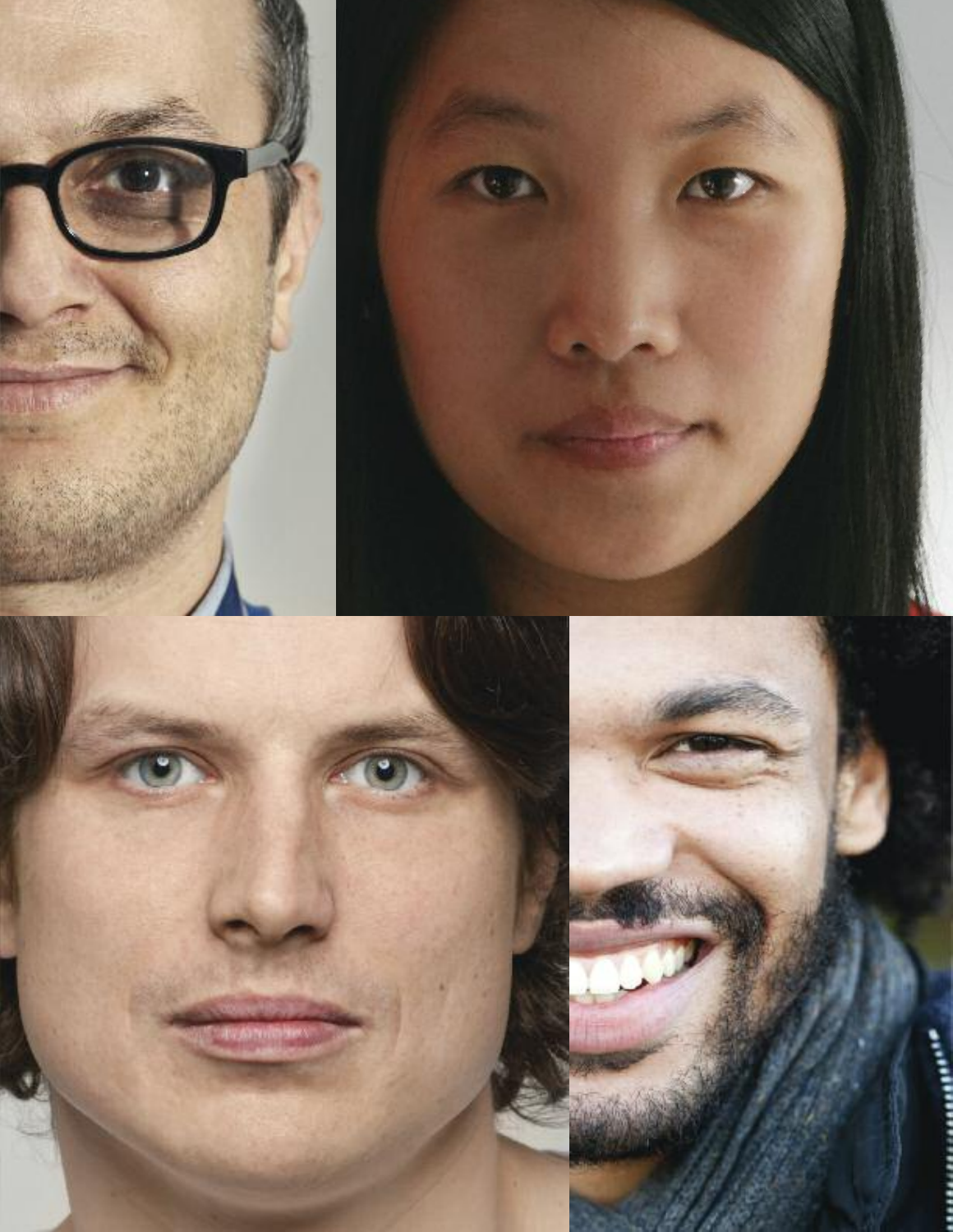# **BC APPRENTICESHIP** Pathway

Apprenticeship requirements vary between trades, but most apprenticeships take four years to complete, with 80% of the learning taking place at the worksite and 20% with an ITA-recognized training provider. An apprenticeship is a work-then-school cycle repeated each year for about four years.

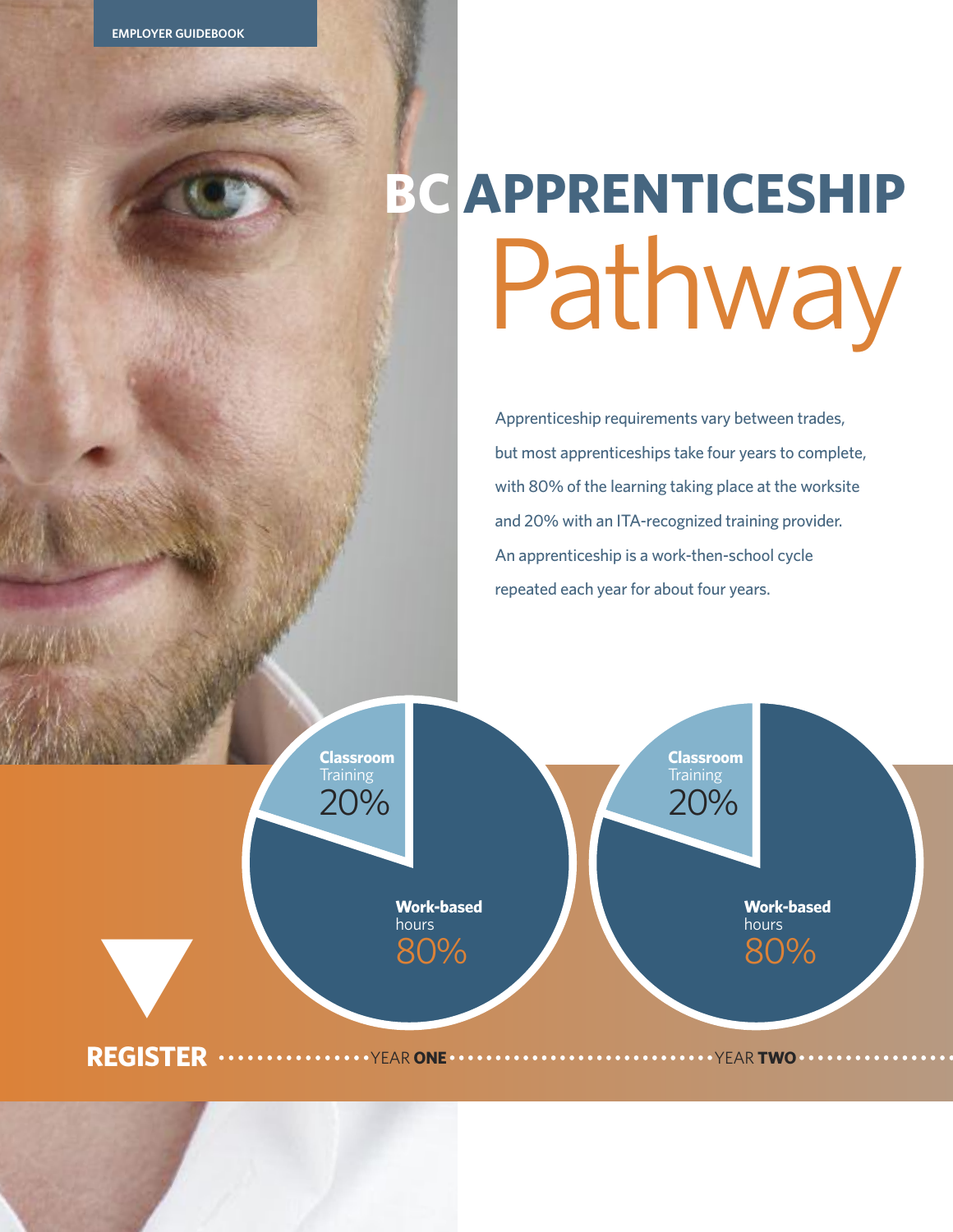#### **Register**

You and your apprentice register online in ITA Direct Access, or submit a registration form by email.

#### **Work-Based Training Hours**

Each trade has a mandatory number of work-based training hours during which the apprentice learns the skills of the trade under the guidance and supervision of a qualified tradesperson.

#### **Classroom Training**

Every year or so you release your apprentice to go to school at an ITA-recognized training provider.

#### **Certification**

Once the apprentice has completed the apprenticeship and is ready, you submit a Recommendation for Certification.

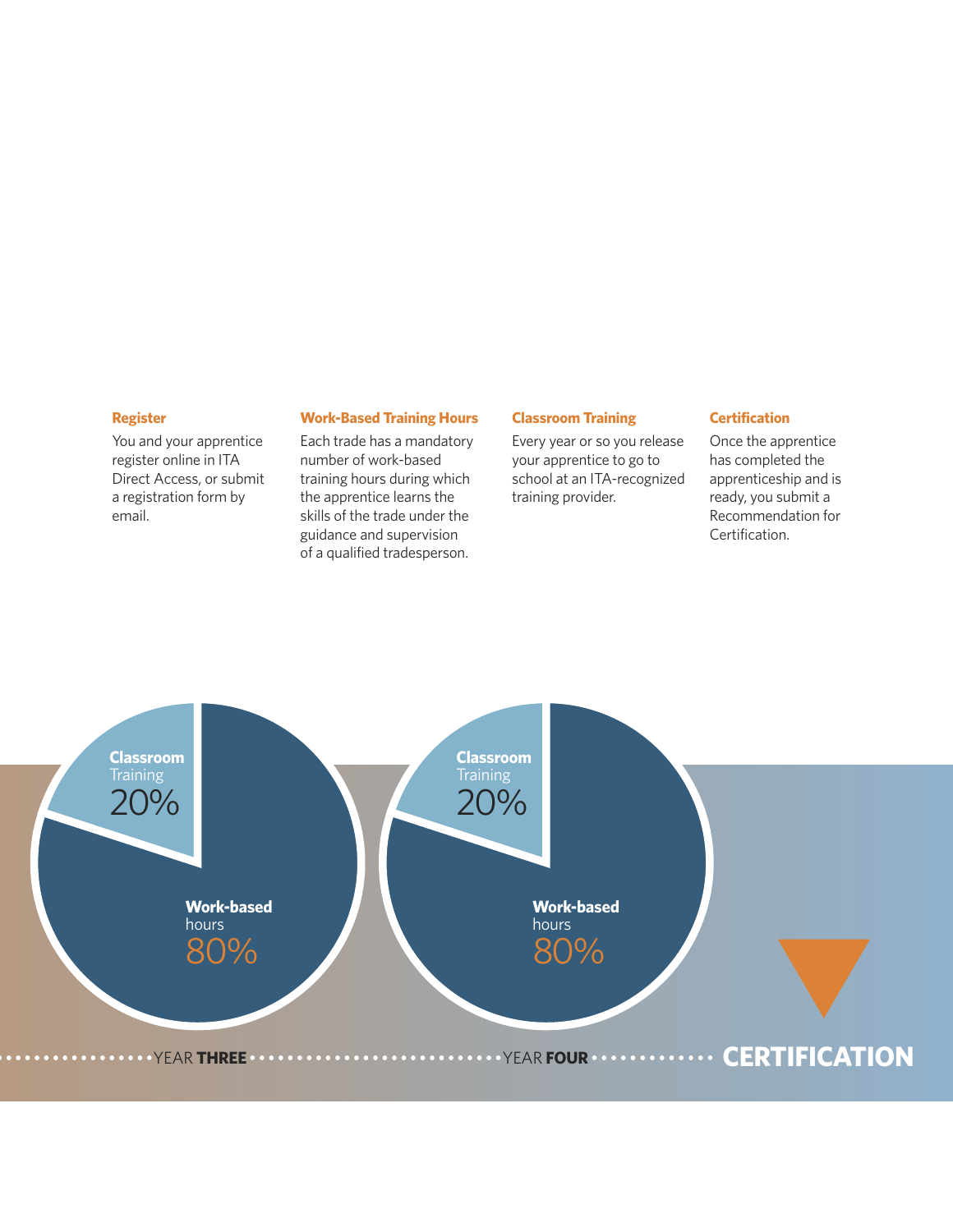### **REGISTER**

#### **ITA Direct Access** is the primary online account for the apprenticeship.

Employers have several administrative responsibilities throughout the apprenticeship that are completed in ITA Direct Access.

#### **www.itabc.ca/direct-access**

| DIRECT<br>ACCESS<br>My Account<br>To Do Ltd.<br>lon Out<br><b>Hamm</b><br>UAT External: ITA Orect Access #2.13.11.0 (data relivant from PRDD: 3uly 26, 2013) | <b>Halp</b>                                                                                                 | Accept registration                         |
|--------------------------------------------------------------------------------------------------------------------------------------------------------------|-------------------------------------------------------------------------------------------------------------|---------------------------------------------|
| Logic: 639741                                                                                                                                                |                                                                                                             | Organization                                |
| 5499                                                                                                                                                         |                                                                                                             | information                                 |
| Organization Summary                                                                                                                                         |                                                                                                             |                                             |
| 0011D447<br>Organization 1D:<br>Organization T<br>Sponsor<br>Org<br>mization Name:                                                                           | Flone Number: (776) 328-8700<br>800 8100 Granville Avenue<br><b>Halling Address:</b><br>Richmond BC VEY 2T6 | Organization staff                          |
| I Address:                                                                                                                                                   | Augrentice Hours Report                                                                                     | Emails and other<br>important notifications |
| Apprentices<br>Contacts<br>Details<br>Drgsnitzation ID:<br>* Organization Type:                                                                              | <b>Apprentice Alerta</b><br><b>Inbox</b>                                                                    | Apprentices that<br>need your attention     |
| * Organization Name:                                                                                                                                         |                                                                                                             | List of apprentices with                    |
| <sup>#</sup> Preferred Channel of Communication                                                                                                              |                                                                                                             | your organization                           |
| * Organization Ernal Address:                                                                                                                                |                                                                                                             |                                             |
| Organization Secondary Email Address:                                                                                                                        |                                                                                                             |                                             |
| Mailing Address:                                                                                                                                             |                                                                                                             |                                             |
| * Country:                                                                                                                                                   | Canada<br>×                                                                                                 |                                             |
| f Line to                                                                                                                                                    | 800-8100 Grahville Avenu                                                                                    |                                             |
| Line 31                                                                                                                                                      |                                                                                                             |                                             |
| Line 3:                                                                                                                                                      |                                                                                                             |                                             |
| <sup>4</sup> Otyl                                                                                                                                            | Richmond                                                                                                    |                                             |
| * Province:                                                                                                                                                  | <b>BC - British Coumbia</b><br>×                                                                            |                                             |
| * Postal Code:                                                                                                                                               | N5Y<br>376                                                                                                  |                                             |
| * Union:                                                                                                                                                     | E<br>unspecified                                                                                            |                                             |
| * Fhone Number:                                                                                                                                              | Ext:<br>$[776]$ $[326]$ - 8700                                                                              |                                             |

#### **EMPLOYER RESPONSIBILITIES**

**■** You and your apprentice register in ITA Direct Access.

**■** You are responsible for tracking and reporting your apprentices' work-based hours in ITA Direct Access.

**■** You review and confirm all ITA documentation with your apprentices.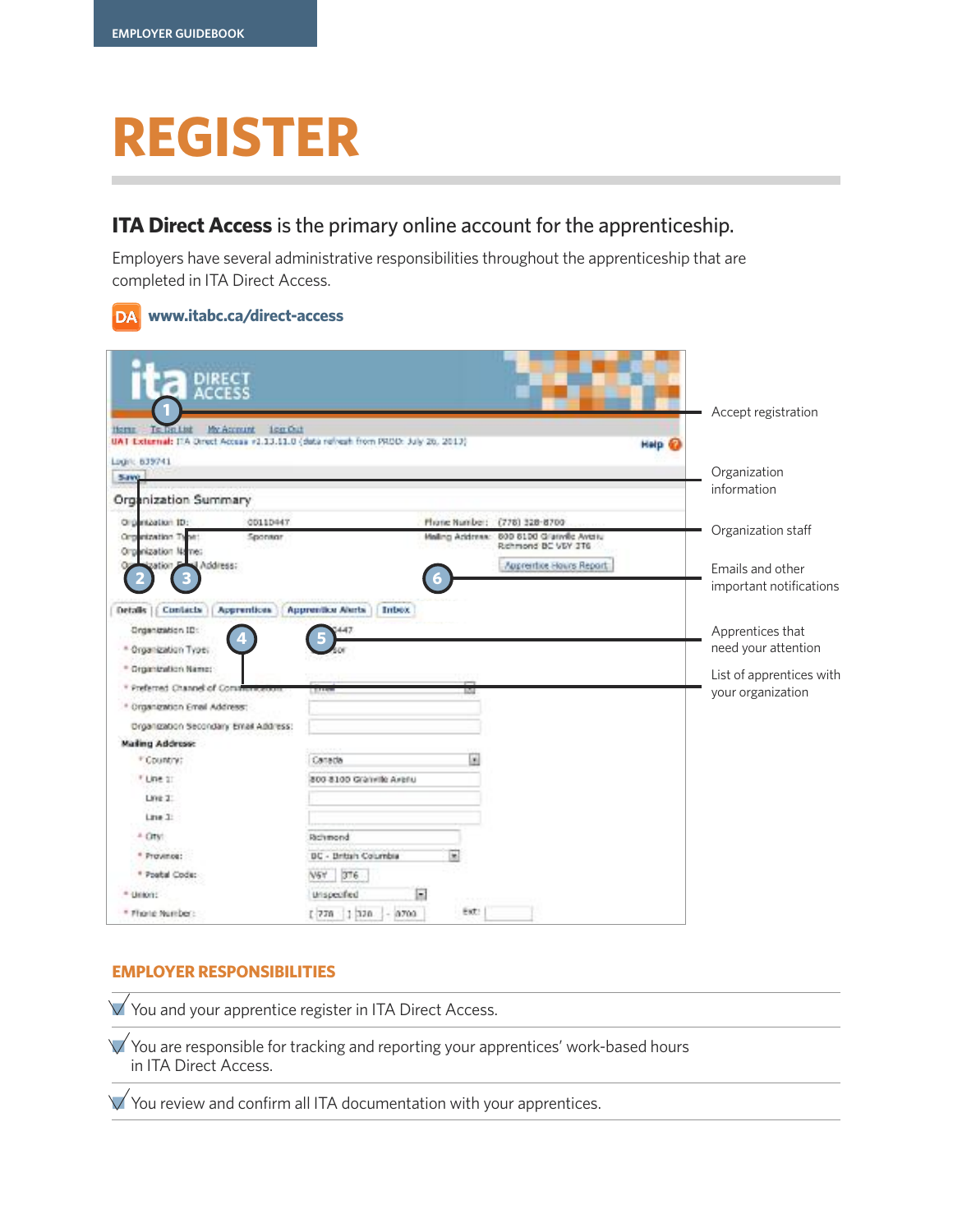### **WORK-BASED HOURS**

Your time is valuable and well invested in apprentices who are eager to contribute to your business with skills that grow as they progress through their apprenticeship.

About 80% of an apprenticeship is completed at the worksite under the guidance and supervision of a certified tradesperson. Apprentices may be shared among other certified tradespeople at different worksites in order to meet the full scope of the trade's training requirements.

#### **EMPLOYER RESPONSIBILITIES**

 $\sqrt{\ }$  Ensure your apprentices have workplace knowledge and the proper equipment to work safely.

**■** Make sure your apprentices are clear on who is the certified tradesperson responsible for their training.

 $\sqrt{}$  Plan each segment of the work-based learning to cover the full scope of the trade's training requirements.

*Trade program profiles are available on the ITA website. www.itabc.ca/trades-programs*

#### **EMPLOYER TAX CREDITS**

When you hire an apprentice, you are doing your part to strengthen trades industries in BC and Canada. If your apprentices are registered with ITA, you may be eligible for British Columbia training tax credits, including: basic credits for BC registered trades (Certificate of Qualification) training programs; completion credits for Red Seal and BC registered trades training programs; and, enhanced credits for First Nations individuals and persons with disabilities.

If you employ first-year or second-year apprentices registered in the Red Seal trades, you may be able to claim a federal apprenticeship job creation tax credit of up to \$2,000 per eligible apprentice.



Tax credit reports for Canada Revenue Agency can be downloaded in ITA Direct Access. Find out more about tax credits for employers at: **www.itabc.ca/tax-credits**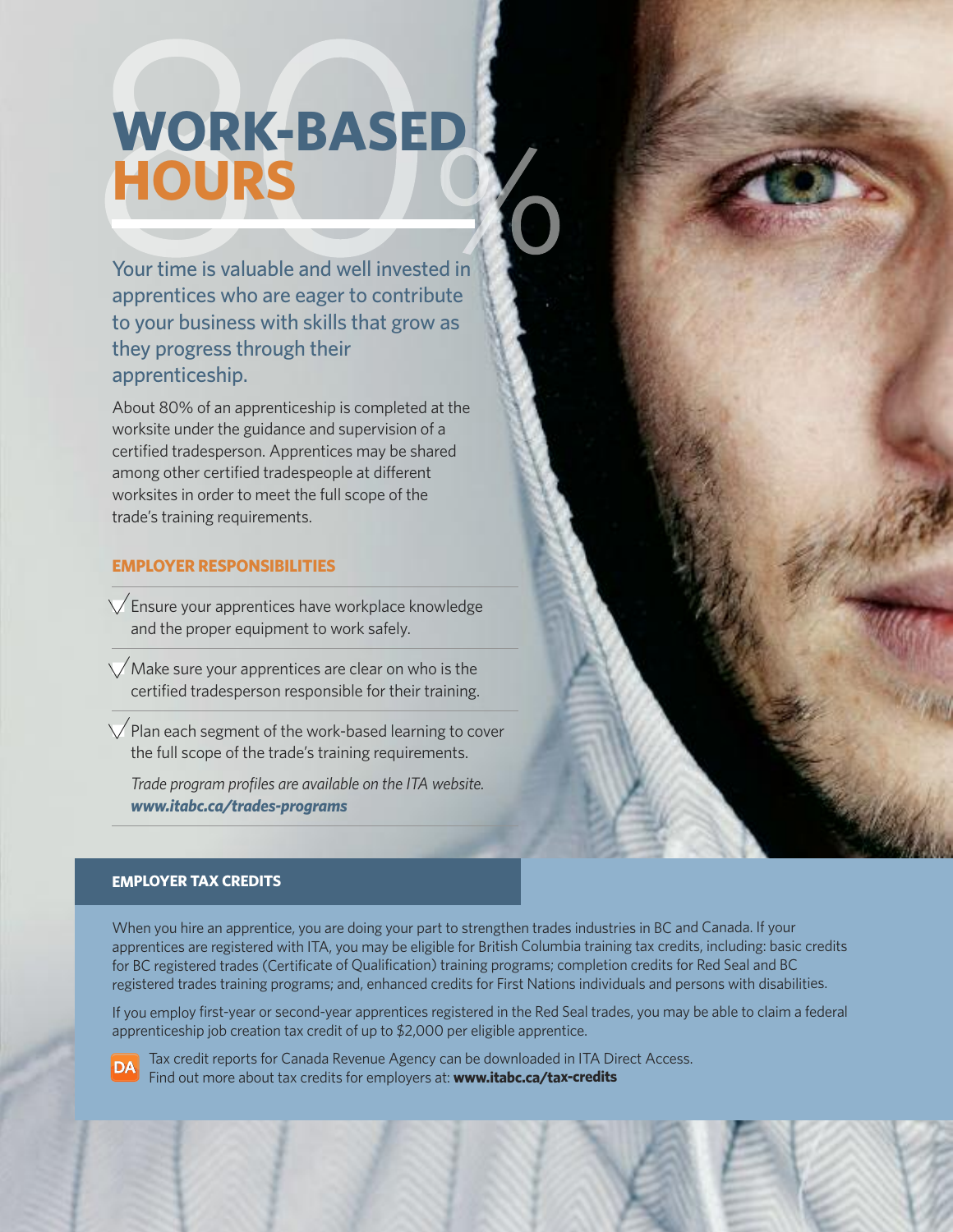### 20% **CLASSROOM TRAINING**

An apprenticeship includes classroom training at an ITA-recognized training provider each year. The classroom time is when your apprentice will learn a lot of the technical knowledge needed to support the work-based training you provide on site.

#### **EMPLOYER RESPONSIBILITIES**

**■** Arrange with the apprentices a mutually convenient time each year to attend the classroom training.

**■** Encourage your apprentices to register with the training provider early as classes fill up quickly and, if applicable, apply for employment insurance at least six weeks prior.

**The apprentices return to your worksite from the classroom ready to contribute more skills and** knowledge to your business. Review your training plan with the apprentices and determine the new trade skills that will become part of the work-based hours going forward.

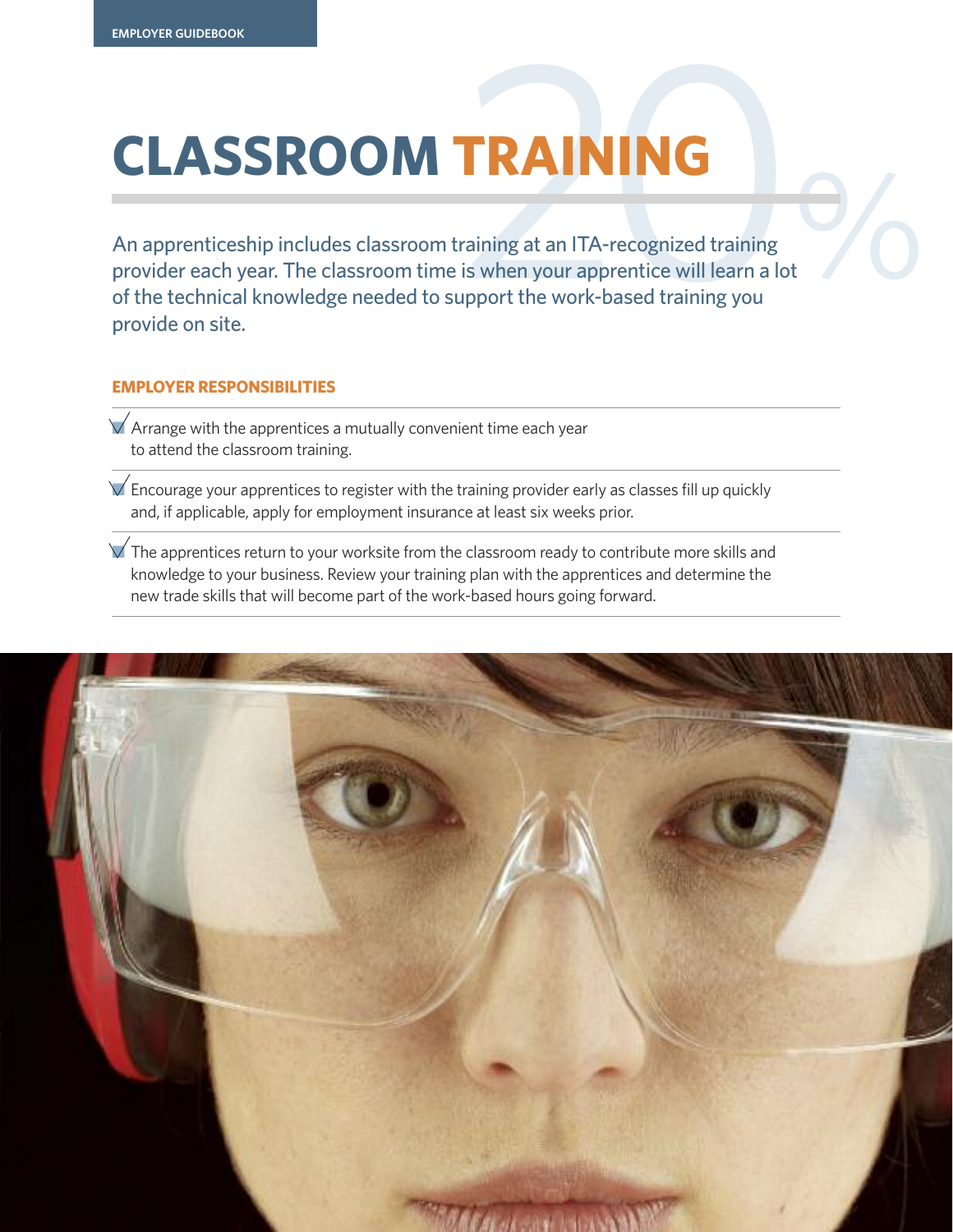## **CERTIFICATION**

Once your apprentices have completed the work-based training hours, classroom training and any other apprenticeship requirements, you recommend them for certification.

#### **EMPLOYER RESPONSIBILITIES**

- **■** ITA sends you a Recommendation for Certification (RFC). By completing this form you and the supervising qualified tradesperson are attesting that the apprentice is now working at the skill and competency level of a qualified tradesperson.
- **■** ITA sends you the Certificate of Apprenticeship and the Certificate of Qualification.
- **■** Present these certificates to your apprentice.

#### **DELAYED RECOMMENDATION FOR CERTIFICATION**

You may decide not to recommend an apprentice for certification. In this case, you provide to ITA the reasons and a training plan that addresses the identified skills and knowledge gaps along with a future date for ITA to send another Recommendation for Certification. You are responsible for communicating with your apprentice and for encouraging completion of the apprenticeship.

#### **EMPLOYER RESPONSIBILITIES**

 $\sqrt{\ }$  Talk with your apprentice about your decision to delay the Recommendation for Certification.

 $\sqrt{}$  Review the reasons, training plan and future date.

 $\sqrt{}$  Encourage your apprentice to do what it takes to succeed.



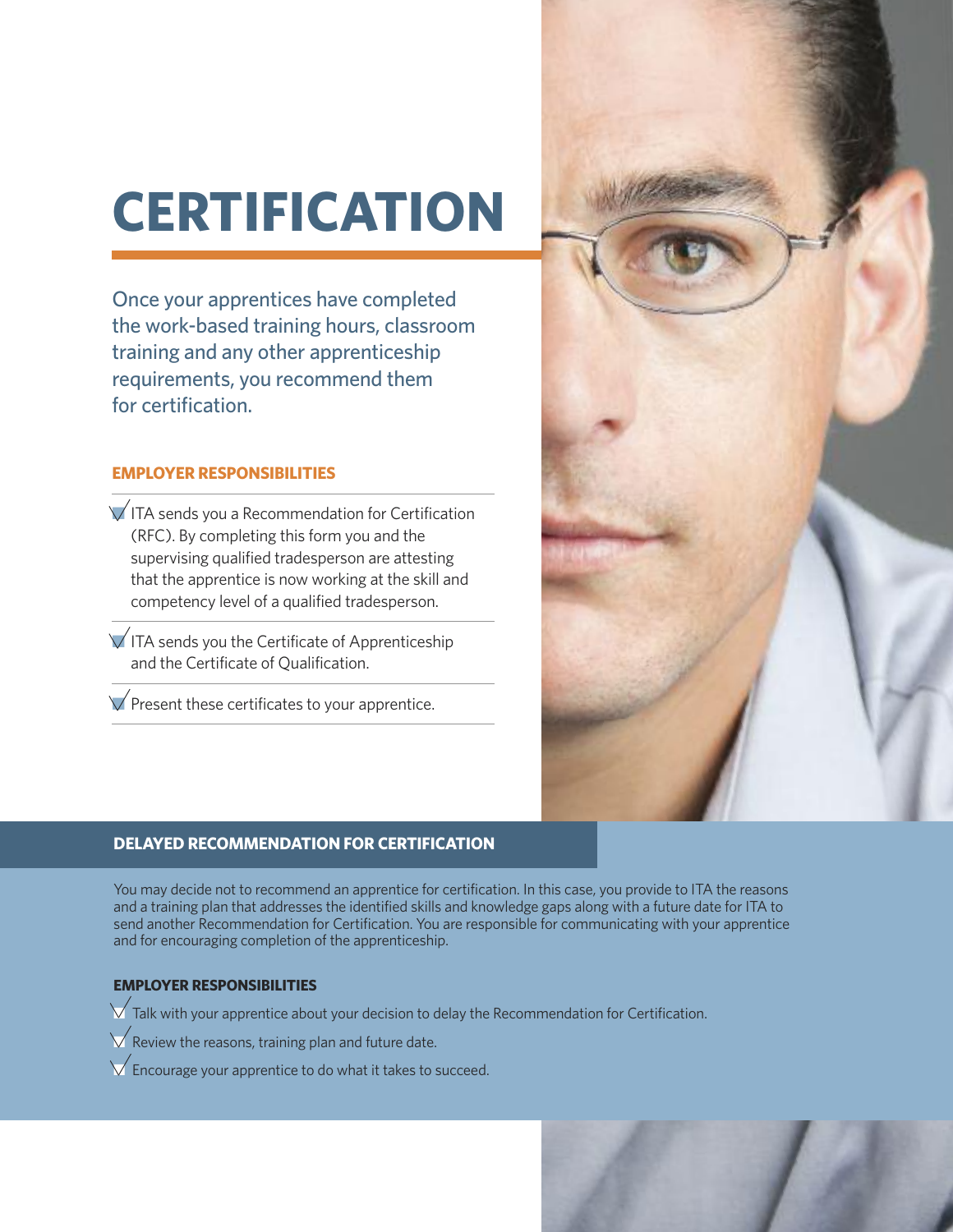### **MORE ANSWERS**

ITA works with industry and training providers and manages the apprenticeship system in BC. Part of our job is to assist employers who sponsor apprentices by providing information and support throughout the apprenticeship.

The ITA website is a valuable resource for answers to your questions: www.itabc.ca

Want to explore your options? Apprenticeship Advisors are here to help. Whether you're an apprentice, employer, sponsor, or just thinking about your future, we'd love to talk:

#### www.itabc.ca/apprenticeship-advisors

WorkBC offices in your area are also excellent resources for information on apprenticeships:

#### www.workbc.ca